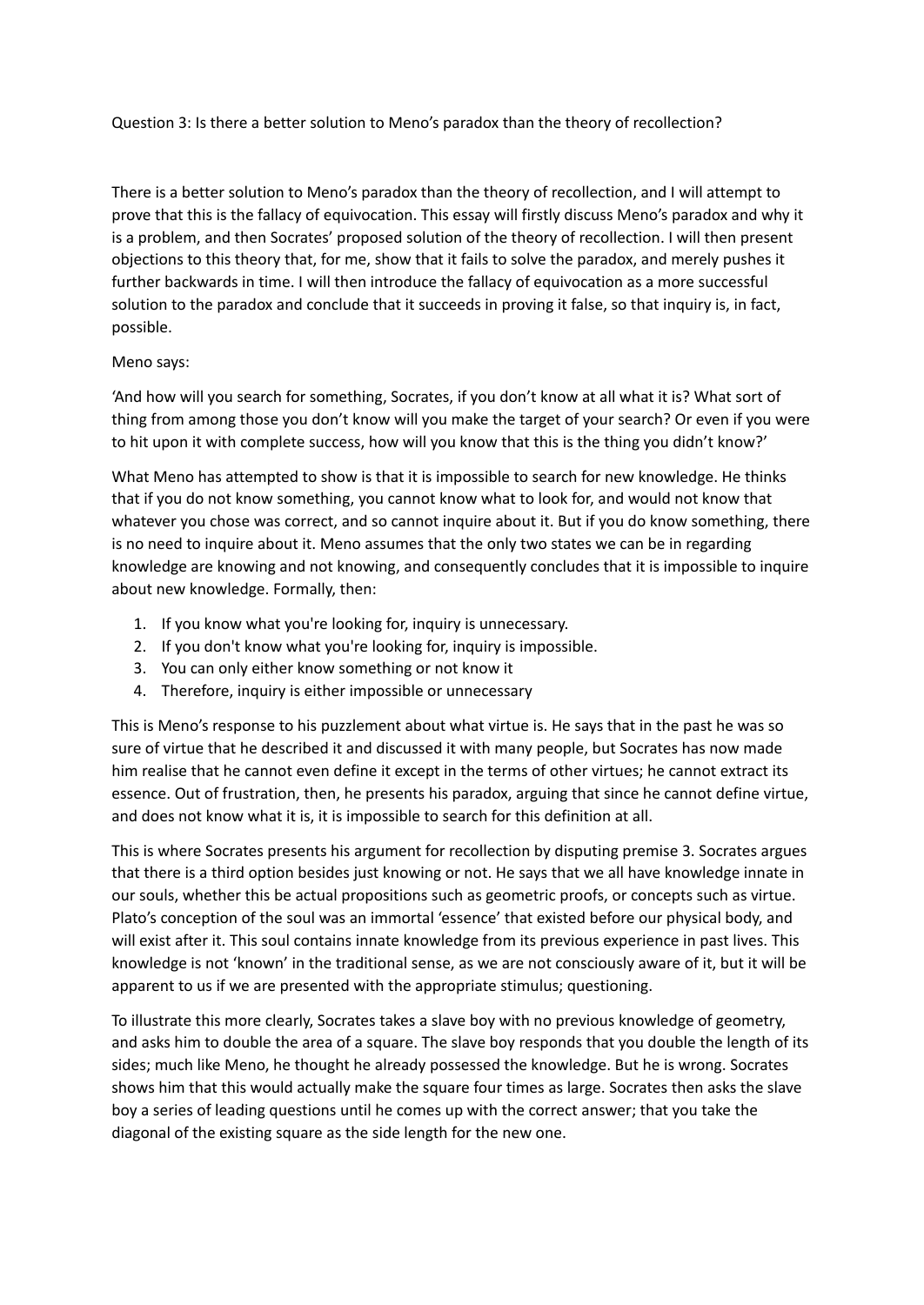The point of this experiment is to demonstrate recollection in action. Socrates shows that the slave boy initially does not, at least consciously, know how to double the area of a square. But by the end of the discussion, he does know. Socrates claims that no teaching occurs in this time, because Socrates only asks questions without giving any new information. He argues that since no new knowledge was imparted, it had to have come from somewhere within the boy himself. So Socrates concludes that he slave boy must have had some unconscious, innate knowledge of geometry that Socrates' questioning encouraged him to recollect.

This then is his solution to Meno's paradox. Premise 3 is false, because there is a way to know something but also not know it, so the disjunction is not exhaustive. Premise 1 may be true, in that if you truly have no knowledge, conscious or unconscious, about something, then inquiry is impossible. But the falsity of premise 3 allows this to very rarely be the case; in most instances, we have innate knowledge in our souls of the things we don't consciously know, and as such are able to inquire about them using recollection.

However, this solution has its flaws. For one thing, there is no proof that we have a soul, or if we do that it is immortal, or even if it is, that it has lived previous lives from which it has gained this knowledge. But since this is unprovable either way, there are more serious objections to consider.

The objection that I find most convincing is that even if the soul has learned things in past lives, and so that is how we inquire about them now, that does not explain how they were originally learned. Presumably in the beginning of this chain of knowledge, there was a past life in which the slave boy's soul had to learn for the first time the geometric proof that he presently recollects. But this was not recollection, because his soul at this point did not have innate knowledge of the answer. Without that, it seems that premise 3 stands; he could only either know it, or not. If he truly did not know it, then he couldn't have inquired about it. So Meno's paradox still applies, it has just been pushed backwards. Eventually, inquiry without recollection must occur, and therefore recollection cannot be the solution.

It could be argued that his objection assumes all learning is inquiry. Meno's paradox only applies when you don't know the answer and have to *search* for it, but we can also learn simply by being told the answers. What this means is that someone else could have *told* the slave boy in a past life that the diagonal of a square is the side length for a square twice its area. His soul would then have the innate knowledge to enable him to inquire about it now. Since the boy was just told the answer there was no need for initial inquiry without recollection, and so recollection *can* solve Meno's paradox because there is no example where it does not apply.

But I would argue that the original teacher also must have, in this or a previous life, been told. The same goes for whoever told him, creating an infinite regress of the transfer of knowledge, without explaining how we acquired it in the first place. Inquiry is the only way knowledge could initially be acquired, but this means that at some stage there *was* inquiry without innate knowledge, and in this case there could have been no recollection.

Recollection, therefore, is a weak response to Meno's paradox. But the fallacy of equivocation presents a stronger response by examining how we understand Meno's argument. Take these two premises:

- 1. If you know what you're looking for, inquiry is unnecessary.
- 2. If you don't know what you're looking for, inquiry is impossible..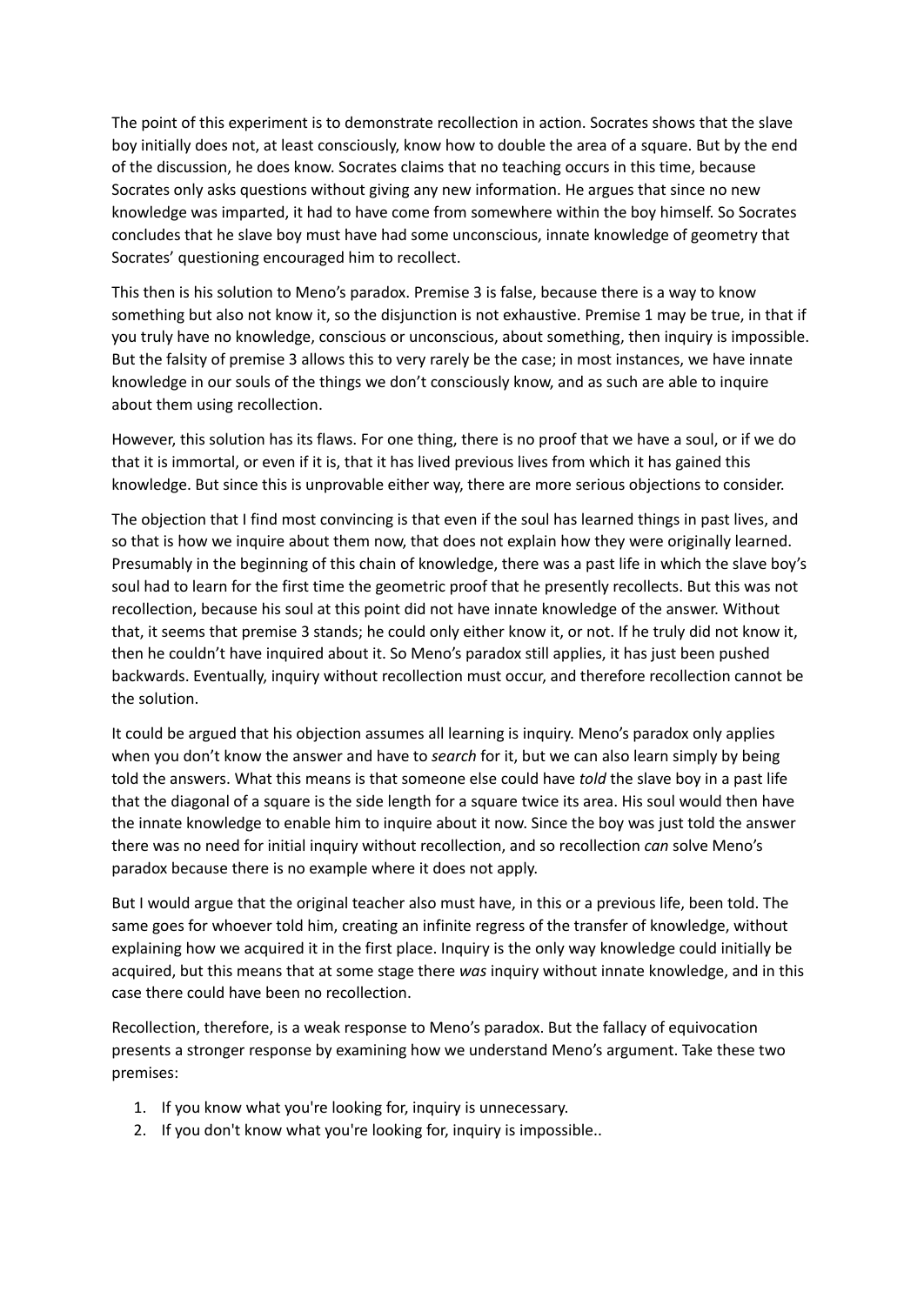Meno assumes that 'you know what you're looking for' means the same thing in both sentences, meaning that he has ruled out inquiry because of Tertium non datur; whether we know something or not, inquiry is impossible either way, so inquiry must be impossible. But there are two ways to know something; you can know the actual fact, or you can know the question concerning the fact. Take the following example: Abby knows that the holiday is booked for the 24<sup>th</sup> of June. Ben knows that Abby knows when the holiday is booked, but doesn't know that it is booked on the 24<sup>th</sup> of June. So we can say of Ben that he knows what Abby knows- he knows Abby knows when the holiday is booked- but he also doesn't know what Abby knows- he doesn't know when the holiday is booked. These are both true, Ben does both know and not know, because the word concerns different knowledge in each sentence.

We can apply this to Meno's paradox. The first premise concerns knowledge of the actual fact, for instance, the geometric proof. But the second does not use 'know' in the same way; instead, it concerns knowledge *of knowledge*; like knowing whether or not *you know* the geometric proof. The contradiction is therefore solved, because the slave boy does not at first know the fact, but he does know the question- as in he knows what he doesn't know. This solves Meno's paradox because the only type of knowledge needed for inquiry is knowledge of the question. If you know what you're looking for, but not what the knowledge itself is, you can still ask about it, look for it and recognise it, and therefore inquiry is possible after all.

This presents a better solution to Meno's paradox than the theory of recollection in two ways. Firstly, it is based on the premise that we can know things in different ways, which is just true, rather than being based on things like the soul or past lives, which we cannot prove are real. Secondly, it prevents an infinite regress because the method of inquiry is simply knowing what you wish to inquire about, and so any inquiry you can conceive is already possible because as soon as you think of a question, you have sufficient knowledge to inquire about it. Critics may ask how we have knowledge of the questions we want answered, and attempt to rest the paradox here instead, by arguing that there is again a regress. In order to become aware of what we don't know, this must itself require some kind of inquiry, which again would require knowing we are searching for the knowledge of knowledge, and this knowing needs further explanation. But I would argue that this is not how we learn- we see things in the world that we don't understand, or are given questions to answer, and this is how we come to have knowledge of what to inquire about without that knowledge itself being inspired by inquiry. It instead simply becomes apparent whenever we look at things that we do not understand. Therefore, the fallacy of equivocation remains a strong solution to Meno's paradox.

In conclusion, the fallacy of equivocation is a better solution to Meno's paradox than the theory of recollection. The theory of recollection fails because it relies upon the recollection of truths learned in past lives, and therefore simply pushes back the paradox because there must be some 'beginning' to this knowledge where it was originally learned without any previous experience of it, and in these 'beginnings' inquiry would again become impossible, due to the absence of the ability to recollect. The fallacy of equivocation can avoid this objection, because instead of positing a third type of knowledge as 'innate' it separates two different senses of 'knowledge', and argues that Meno commits the fallacy of equivocation when he uses both senses to mean knowledge of particular facts, when inquiry really only requires knowledge of questions. Therefore, Meno's paradox is resolved, because you can inquire about things you have no factual knowledge of, because all that is needed is knowledge of the inquiry itself.

Word count: 1962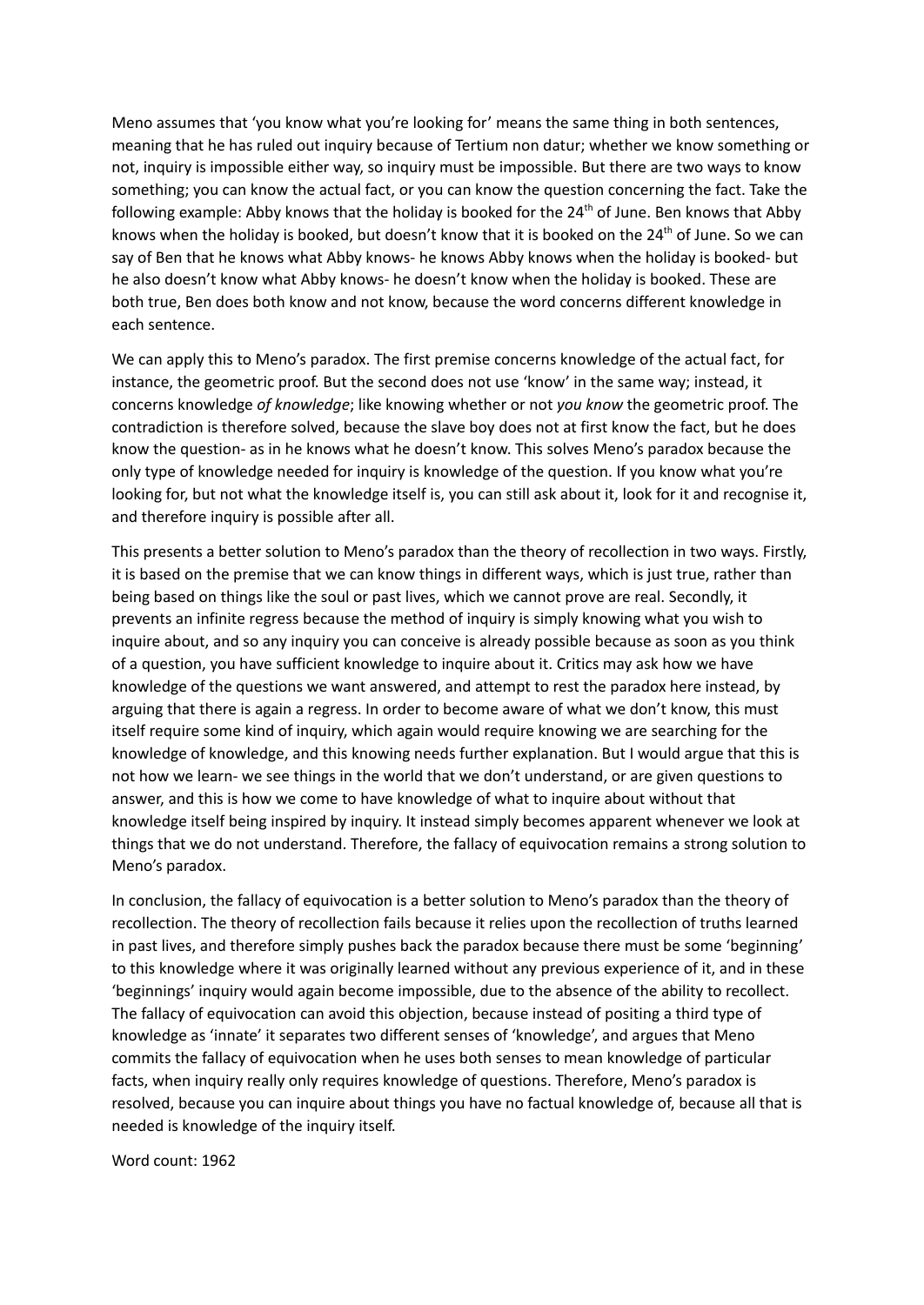Question 6: 'And, when someone says, I am thinking, therefore I am, or exist, he is not deducing existence from thought by means of a syllogism, but recognises it as known directly by a simple intuition of the mind.' (DESCARTES) Discuss.

Descartes is wrong to think that he has solved the problems presented by a syllogistic understanding of the cogito with his assertion that it is instead a 'simple intuition of the mind', because both of these interpretations are ultimately insufficient to prove our own existence due to their reliance upon arguments that beg the question. This essay will first give some context of where the statement exists in the meditations and what objections Descartes is attempting to reply to. It will then show why the syllogistic argument fails, because the presupposition of existence is present in the assertion of 'I think', and therefore the argument begs the question. It will then show how, despite Descartes' claim that the intuitionistic approach avoids this objection, it actually falls short in a similar way, because whilst our intuitions may be non-circular proof of propositions, there is no non-circular way to prove the accuracy of our intuitions. I will therefore conclude that this statement of Descartes' is unsuccessful in his defence of the cogito.

Firstly, answering this question requires an unpicking of the statement. What Descartes is referring to is the idea that 'I think, therefore I am' that Descartes comes to believe when employing radical doubt, concluding that that the only thing he cannot doubt is his own existence. In the statement above, he is asserting that this is not an argument; 'I think' is not a premise that entails the conclusion 'I exist'. Rather, it is a 'simple intuition of the mind', referring to his conception of 'clear and distinct ideas'; things that when we think of them, they just appear so undeniably true that we must accept them as fact. The statement, then, is simply Descartes' explanation that his cogito is meant as an intuition rather than an inference.

He is asserting this in response to an objection from the replies to the second meditation that 'I think, therefore I am' begs the question, because our understanding of 'I think' presupposes existence, in that we cannot conceive of thought without it. There is no way to think' I think' without this proposition including the hidden information 'I exist' as a part of its meaning. This means that, understood as an argument, by including the premise 'I think' we effectively presuppose 'I exist' as a hidden premise, and therefore the conclusion is contained within the premises and the argument is question begging.

The cogito as an argument already contains a hidden premise known as the general principle 'Whatever thinks, exists'. With that in mind, the syllogistic form of the cogito can be represented as follows:

- 1. I think
- 2. Whatever thinks, exists
- 3. Therefore, I exist.

Premises 1 and 2 necessitate the truth of premise 3, so it is a valid argument. But I agree that it is question begging; this has been argued more recently by scholars such as Hintikka and Wilson. Wilson formalises the argument for why the cogito begs the question as follows:

- 4. 'I think' can only be true if 'I exist' is true
- 5. To know 'I think', we must believe 'I exist'
- 6. Therefore, 'I exist' is a hidden premise
- 7. I exist is also the conclusion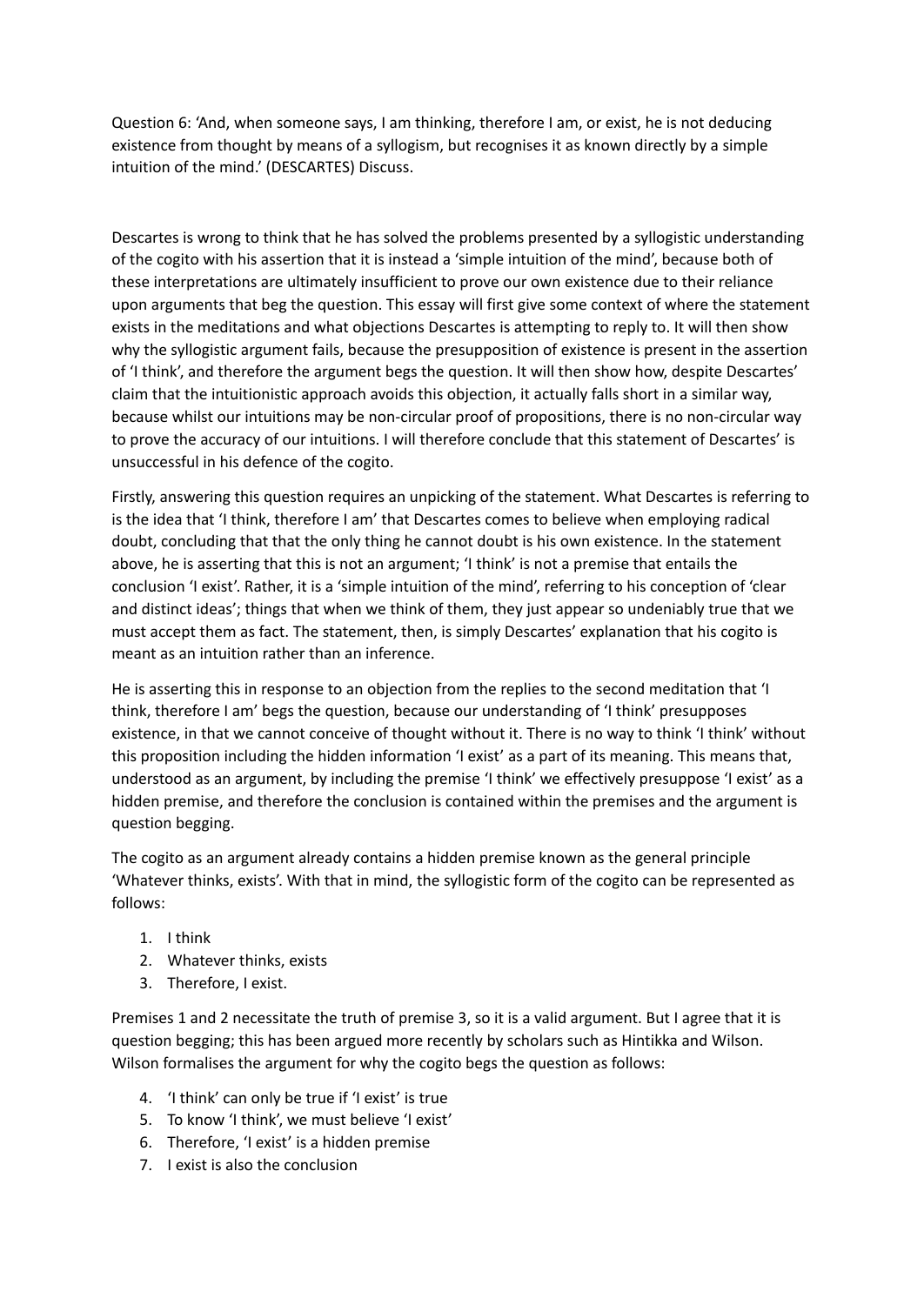8. Therefore, the cogito begs the question because the conclusion is included in the premises.

This is not just another way of saying the general principle 'whatever thinks exists', because in order to know that we think at all, we must already believe that we exist- it is not that 'whatever thinks exists', it is that by saying 'I think' we are already showing belief that we exist. This means the cogito is actually:

- 1. I exist
- 2. I think
- 3. Whatever thinks, exists,
- 4. Therefore, I exist

This means that the cogito can never be a successful syllogistic argument, as it begs the question. But Descartes argues that that is irrelevant, because this is not how it was intended to be understood anyway. Instead, it is meant to be 'known directly by a simple intuition of the mind', and this is the intuitionistic understanding. Descartes thinks that first you recognise your own existence as a clear and distinct perception, and then you afterwards understand that the method you used to recognise this was thought. 'I think' is retroactively necessary, because thought was required to come to believe in our own existence, but we do not need to consciously assert 'I think' to use this faculty. This avoids question begging not only because there is no argument, and so there are no premises for the conclusion to be included in, but also because you no longer need to consciously believe 'I think' and therefore subconsciously assume existence. It is not the truth of 'I think' as a proposition that is argued to bring about knowledge of our existence, it is instead the action of thought itself. In this way, Descartes makes it clear that he understands 'I exist' to itself be a clear and distinct perception, meaning one discovered through thought of such a nature that its truth is certain. Our thought is a God-given faculty, and some things appear to our intellect as being so incapable of being false that they must be true, because God is not a deceiver. As such, Descartes avoids criticism of his cogito for logical fallacy by asserting that there is no logical reasoning at all; it is instead just an intuition of a sort that necessitates its own truth.

But the intuitionist understanding of the cogito is also presented with challenges, because his 'clear and distinct ideas' themselves rely on a circular argument for their legitimacy. Descartes' argument for clear and distinct ideas is that God is not a deceiver, and so would not allow us to be mistaken about what we clearly and distinctly perceive. He admits that people do, in fact, make mistakes, but argues that this is not the fault of our reason, but instead occurs only when our free will extends *past* our intellect and we attempt to make judgements about things that we do not clearly and distinctly perceive. But anything that does belong to this most certain part of our knowledge just is certain, because God as a just and benevolent entity would not allow us to be mistaken in such fundamental ways, and has provided us with the faculty to discern truth, if we use it correctly.

This argument has been dubbed the 'Cartesian circle', because it uses circular reasoning and ultimately begs the question, opening Descartes' intuitionistic view up to the same challenges as the syllogistic interpretation. Descartes' perception of God as existing and not being a deceiver is itself not a certain fact. Descartes himself doubts it when he begins his process of radical doubt, saying that God could actually be malicious and deceiving, and simply have convinced us that He is good and honest. Descartes' argument for God actually being good is that we clearly and distinctly perceive his perfection. We know that God exists and is not a deceiver because we have a clear idea of God as a perfect, non-deceiving entity. A being that exists is better than a being that does not exist, and an honest being is better than a deceitful one, so God must exist and must not be a deceiver because he is perfect. We know that He is perfect because we clearly and distinctly perceive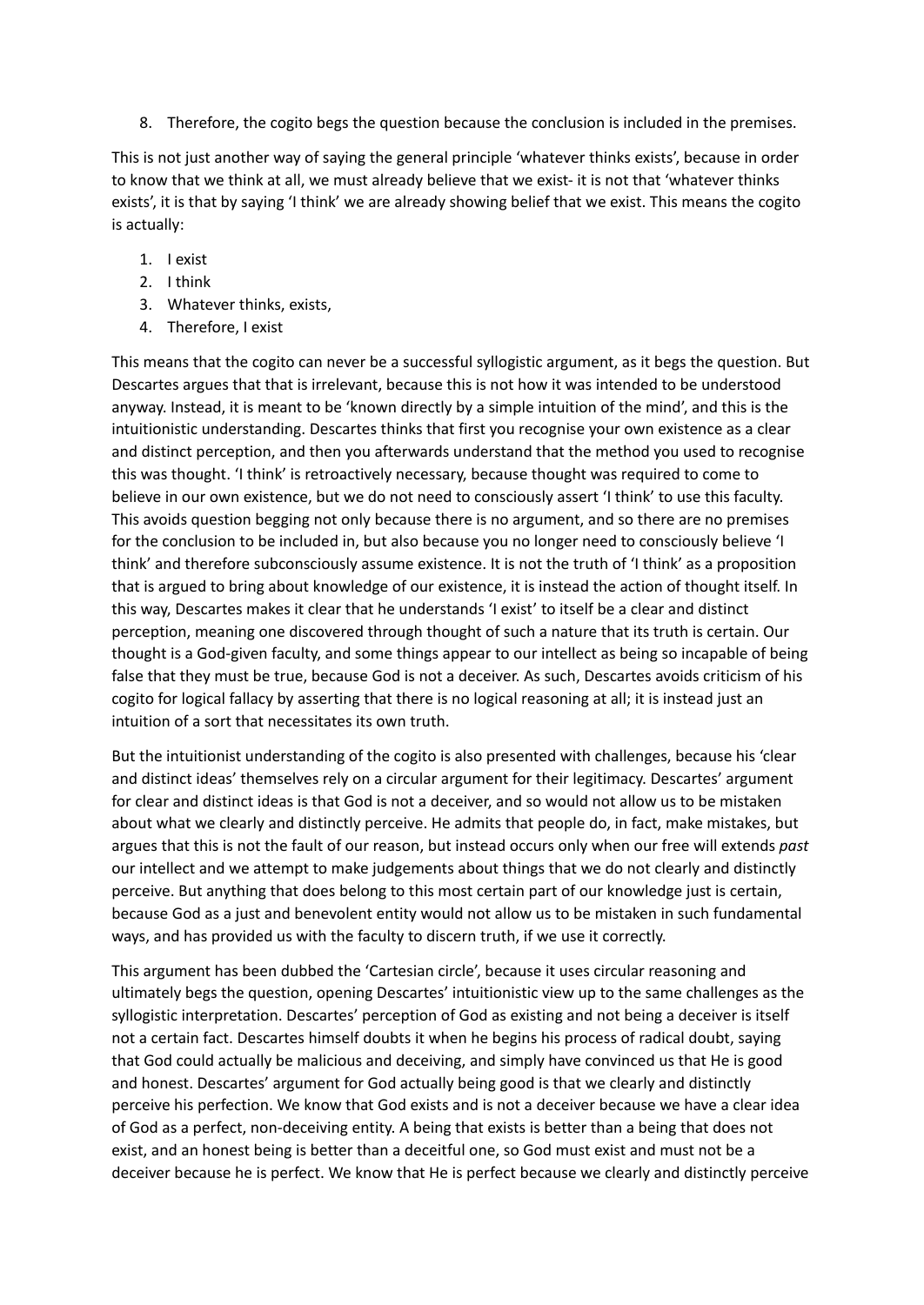it. So we know God would not deceive us because we clearly and distinctly perceive it. This means that we are not deceived in our clear and distinct perception that we exist.

But this means that Descartes can only justify the infallibility of his clear and distinct ideas by using clear and distinct ideas to prove God's honesty, and God's honesty to justify clear and distinct ideas. He argues that our clear and distinct ideas must be accurate, because God would not deceive us. But He also argues that God would not deceive us, because we have a clear and distinct perception of his benevolence. This makes his argument circular, as he cannot prove the truth of clear and distinct perceptions without God, and he cannot prove God without clear and distinct ideas. We can better show the circularity by formalising this problem as a question begging argument similar to the inferential fallacy:

- 1. I have a clear and distinct idea that God exists and is not a deceiver
- 2. Clear and distinct ideas are accurate
- 3. Therefore, God exists and is not a deceiver
- 4. If God exists and is not a deceiver, then my clear and distinct ideas are accurate
- 5. Therefore, my clear and distinct ideas are accurate

In order to get 5, we need 3 and 4. But to get 3, we need 1 and 2. 2 is the same as 5. Therefore, the conclusion is contained in the premises, and fails to be any sort of proof at all that our clear and distinct perception of our own existence has any weight when evaluating whether the claim is true.

This means that when we understand the cogito as a 'simple intuition of the mind', we open it up to accusations of falsity. Our clear and distinct perceptions may well be false, since Descartes has no non-circular argument to prove their reliability. This means that just because we clearly and distinctly perceive that 'I exist' is true when we think it, that does not mean that this is accurate; it could be that an evil, deceiving God has given us a faculty of intuition that gives us wrong information. This would mean that things like 'triangles have three sides' or 'A = A' could be false, and the only reason they appear to us as so obviously correct is that we are deceived. Therefore, despite the seeming logical absurdity of the assertion 'I exist' occurring without actual existence, it is a possibility, just one we are incapable of conceiving.

This shows that both interpretations of the cogito at some level rely upon logical fallacies. The inferential interpretation begs the question, because it includes 'I exist' as a hidden premise whilst it is also the conclusion. The intuitionistic interpretation says that 'I exist' is a clear and distinct idea, and therefore must be true, because clear and distinct ideas are infallible. Yet the argument for their infallibility also begs the question, by including the premise 'my clear and distinct ideas are accurate' as a hidden premise to prove God's reliability in His giving us the clear and distinct idea of our existence. Because of this, Descartes' statement in response to the objection voiced in the replies is insufficient and does not prove his claim of 'I exist' to be true.

In conclusion, Descartes' insistence that the cogito is not a syllogism, but is instead a 'simple intuition of the mind', is not as helpful as he intends it to be. As a syllogism, it is true that the cogito fails, because in order to use 'I think' as a premise, whoever asserts it must already believe that they exist, and as such the argument is question begging. But what Descartes has perhaps not seen is that the understanding of 'I exist' as clearly and distinctly perceived is open to the same accusation, because in order to prove the validity of our mind's clear and distinct perceptions, we have to use another circular argument; that we trust our clear and distinct perceptions because of God, and we trust God because of our clear and distinct perceptions. Therefore, this statement's presentation of the cogito ultimately fails to provide sufficient evidence for its truth.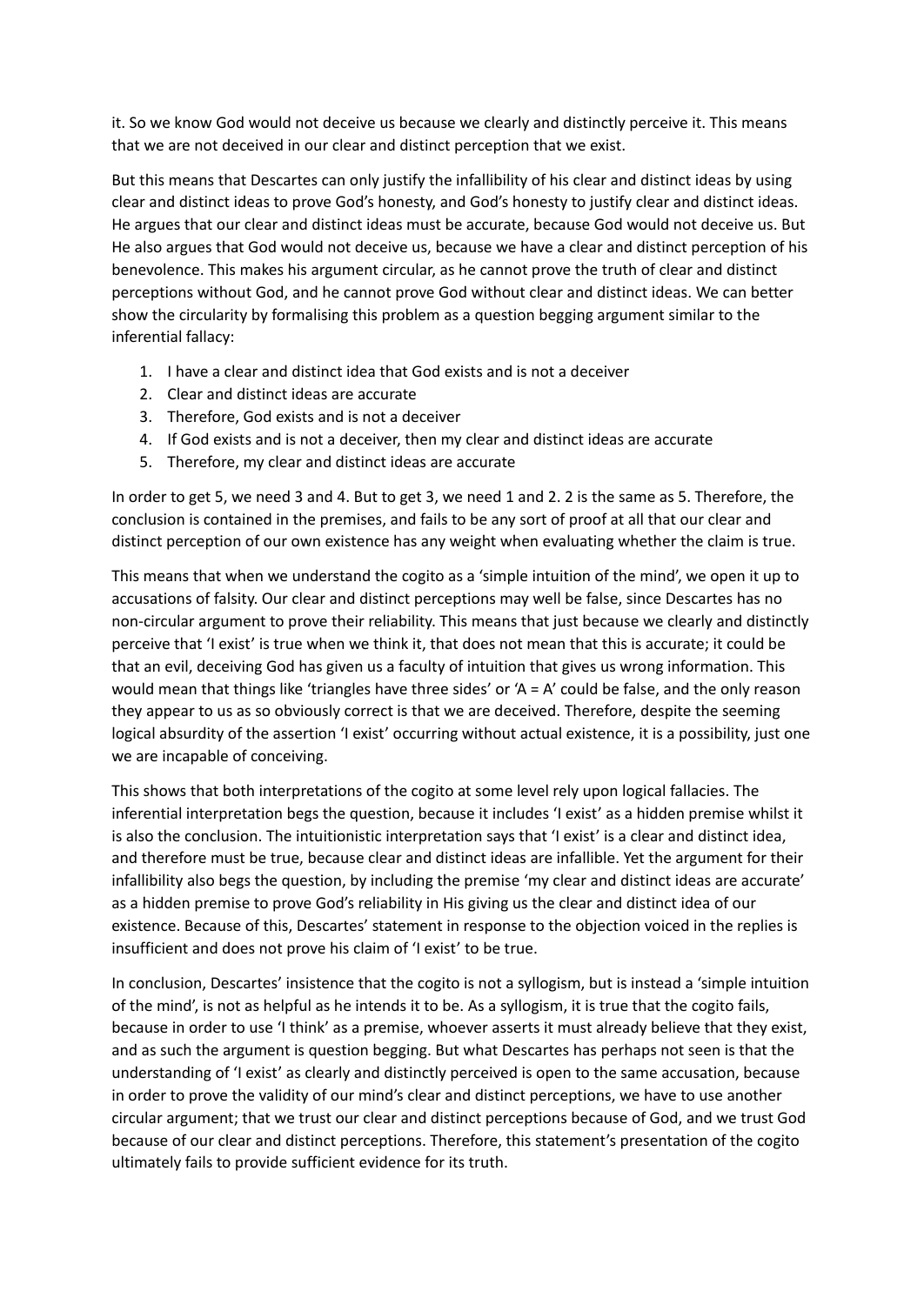Word count: 1934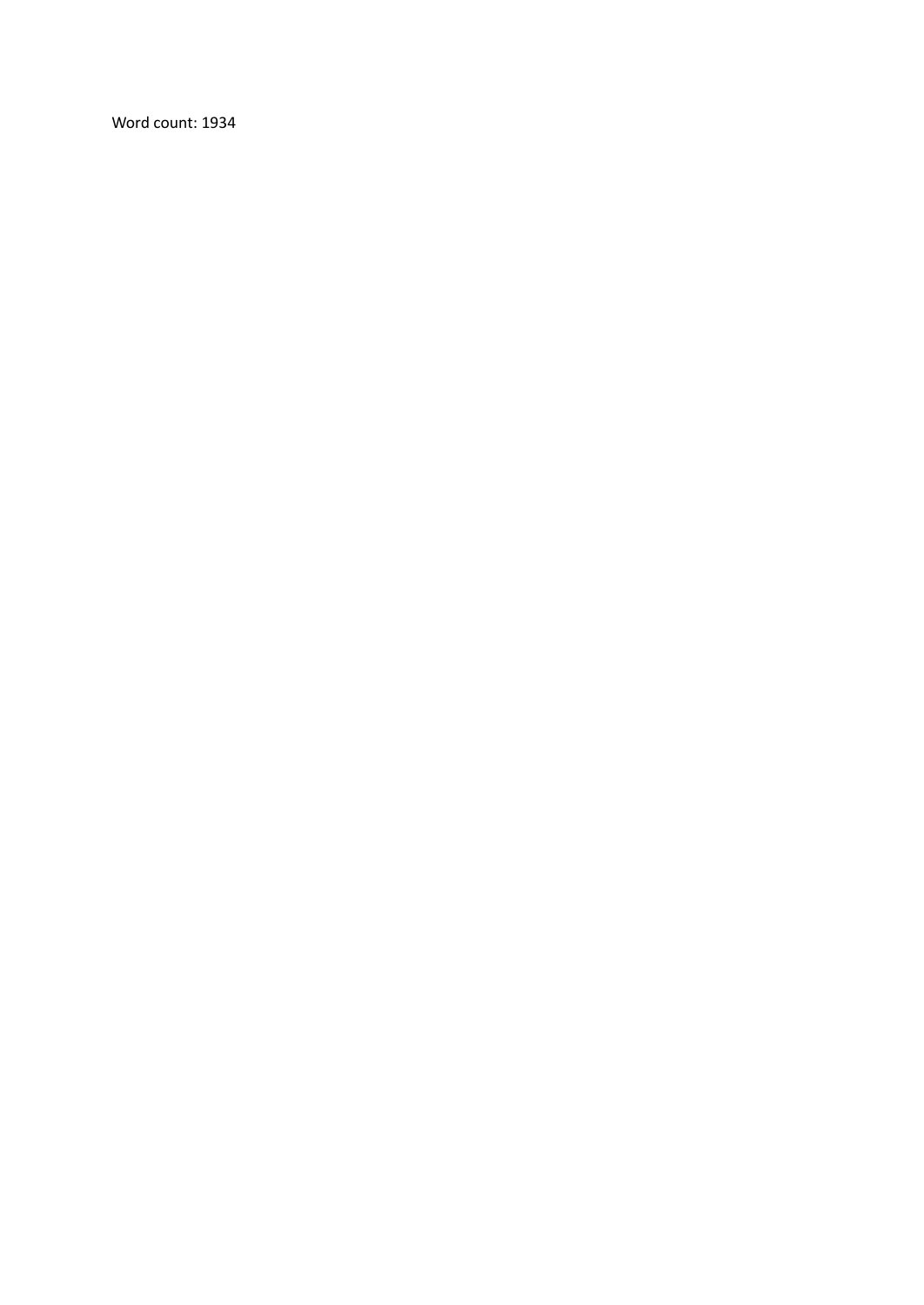Question 5: 'I see plainly that there are never any sure signs by means of which being awake can be distinguished from being asleep.' (DESCARTES) How does Descartes try to distinguish being awake from being asleep? Is he successful?

Descartes successfully refutes his argument from dreaming (that there is no way to tell whether we are awake or asleep) by showing how since he clearly and distinctly perceives that a non-deceiving God would not give us strong evidence for a proposition unless it were true, and we have strong evidence to believe that we are awake, then we can know that we are awake. This essay will first present the dreaming argument, and possible criteria to distinguish being awake from being asleep. I will then present Descartes' selection of criteria that distinguish the two. Next, I will discuss objections that say that we cannot rely on our reason's deduction of proof of our being awake, because we could simply be dreaming that this proof is successful, but conclude that since Descartes replies to these with his stipulation that reason persists when both awake and asleep, he is in fact successful in distinguishing the two.

Descartes initially presents his argument from dreaming to prove that there is no way to distinguish being awake from being asleep. He says that he has had dreams in the past where, whilst having them, he thought that he was awake. He concludes that it is possible for dreams to possess all the criteria that real sensations do, as listed by Humber:

- 1. They picture physical properties
- 2. They are unwilled, meaning they arise without conscious permission
- 3. They are 'lively' 'clear' and 'distinct'
- 4. They are connectable in the memory, so that we can remember their sequence and how each led to the next in a logical way

He says that not all dreams possess 3, as many appear nonsensical, abstract and malleable. But some dreams, at least, do appear to be so vivid as to be real. Furthermore, whilst 4 may not apply to any dreams yet experienced, it is perfectly possible that it could, so this alone is also an insufficient criterion to distinguish dreaming from reality. It is a fact, according to Descartes, that dreams are not connectible, but it is perfectly conceivable that we could dream that connectedness existed where none actually did. For example I could dream that I was American, and dream that I have memories of growing up there, but no such connectedness would really exist. This would just happen to be a perfectly possible, if rather unusually intricate, type of dream. Therefore, there are no criteria that enable you to tell whether you were asleep when you thought you were awake.

This is Descartes argument for radical doubt- to doubt absolutely everything he knows because, in this case, it could all be a dream. But he is only employing radical doubt in order to establish things with certainty, so he attempts to find a way that we could tell that we are, in fact, awake, and hence that objects we perceive are real. To do this, he argues that there needs to be some kind of logically certain distinctive criteria. Descartes wanted to find a way to be *certain* that we are awake, and that requires a necessary criterion of the one that is necessarily not included in the other.

To illustrate his argument for how we can distinguish dreams from reality, let us first consider his similar account of how we can know that physical objects are real, rather than being some sort of imagined experience. He says that it may well be possible for our perceptions of objects to be caused by some internal stimuli, rather than real existent objects, but we have overwhelming evidence to the contrary. We perceive our faculty of perception as distinct from the objects of this perception, and the most logical explanation of this is that external objects do exist. This is how we are strongly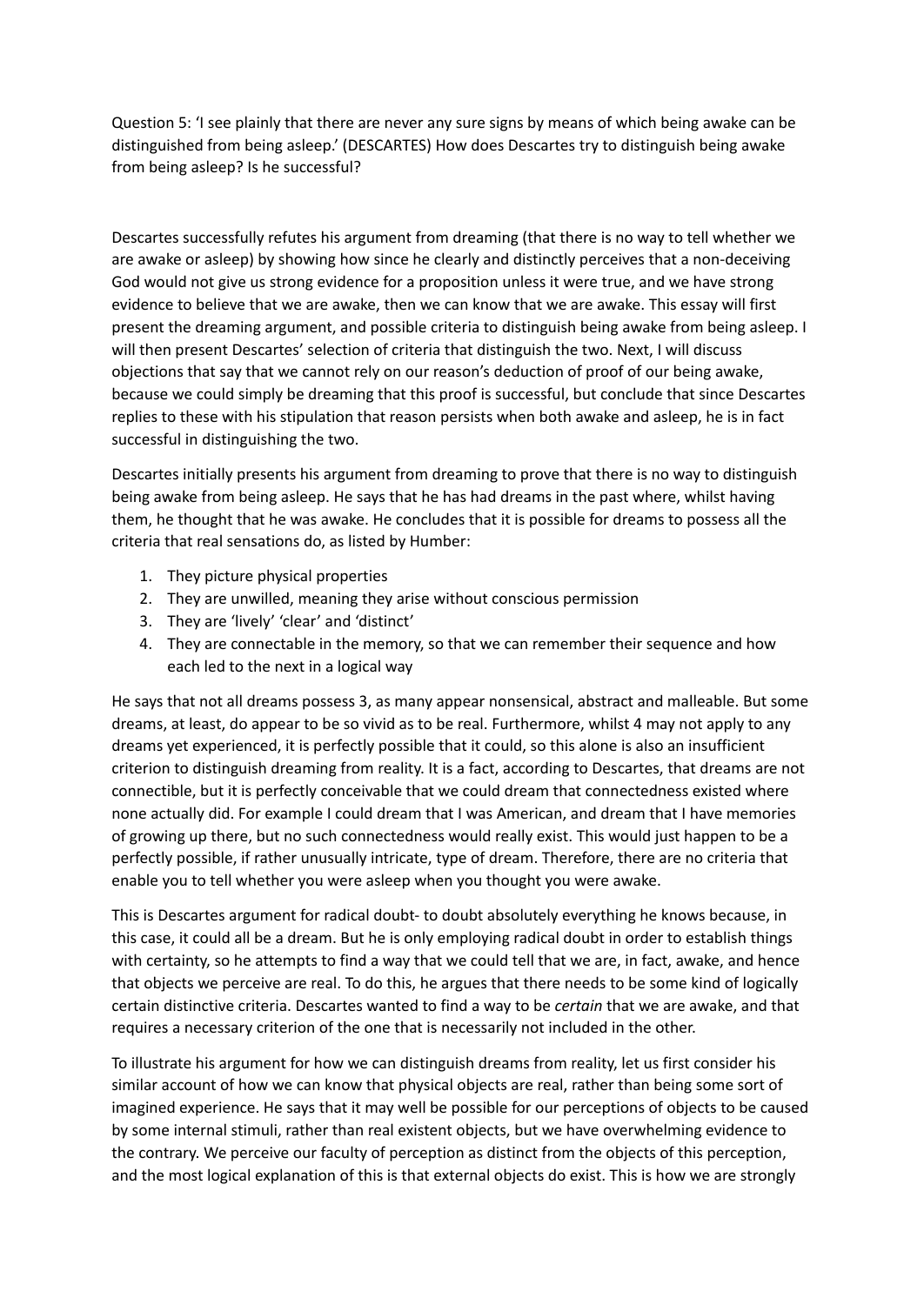inclined to believe the world works, and Descartes says that since God is not a deceiver, God would not give us such strong evidence of something unless it was true. In the same way, it may be possible for dreams to be completely connected just like waking experience is, but we know that connectability (and to an extent, vividity and liveliness as well) are signs from God that we are awake. Consequently, it seems as though if God is not a deceiver, the appearance that something is connectable is evidence that it really is, and true connectability can only occur when we are awake. Whilst dreams can *appear* connectable, they cannot actually *be* connectable. As such, if something appears connectable then our belief in a non-deceiving God entails that it really is, and if something is connectable, then it must be a real, awake experience.

Descartes' argument can be formalised as follows:

- 1. There are certain characteristics of experience that give strong evidence for us being awake
- 2. These characteristics are liveliness of experience, and connectedness to our other memories.
- 3. God exists and is not a deceiver
- 4. A non-deceiving God would not give us strong evidence for a false proposition
- 5. Therefore, these characteristics are sufficient criteria to prove that you are awake

However many would argue that this argument is unsuccessful, because ultimately there is no way for us to ever be certain about reasoning that we do in dreams. First of all, even if we accept premise 2, that the lively connectability of an experience is a good criterion of being awake, it doesn't seem like Descartes has sufficiently explained why this criterion could not be mistakenly applied. He accepts that it is possible for us to dream that an experience is lively and that it is connectable. Descartes says that our strong intuition that lively connected experiences are real, combined with God not being a deceiver, entails that such experiences have to be had whilst awake. But there doesn't seem to be any certainty here. The certainty Descartes insists upon lies in his belief that we clearly and distinctly perceive that a non-deceiving God would not present such strong evidence for a falsity. But even a non-deceiving God would have to allow us to make mistakes.

Nakhnikian presents this argument, saying that a non-deceiving God does not give us infallible reason, just some faculty capable of correcting false opinions. We have an idea of the possibility of our being dreaming, and as such the capability to believe that we are dreaming if we choose. So, if we were in fact dreaming, we could choose to accept this, and correct the false opinion that we are awake. This is all that a non-deceiving God has to grant, and as such it being apparent to us that we are awake is insufficient to prove that we really are. Descartes himself accounts for human mistakes in a similar way; he says that we have a faculty of infallible intellect- our clear and distinct perceptions- but that we often extend our thought beyond this and try to judge about things that we cannot know. This happens because our will is infinite but our intellect is finite, and in these cases, we make mistakes. So Nakhnikian is simply arguing that our perception that God would not give us such strong evidence that we are awake if we were not is actually just our will extending past what our intellect has provided. It is not a clear and distinct perception, but is instead just a guess, and may very well be wrong. However, Descartes does insist that this being a clear and distinct perception is crucial to his argument. When we have clear and distinct perceptions, this is our pure God-given intellect that makes them so distinct, and consequently he would argue that although we can make mistakes, we are not mistaken in this instance.

However, when we consider that the premise of this debate is that we could be dreaming, it becomes possible that we could be mistaken that this is a clear and distinct perception at all, and this